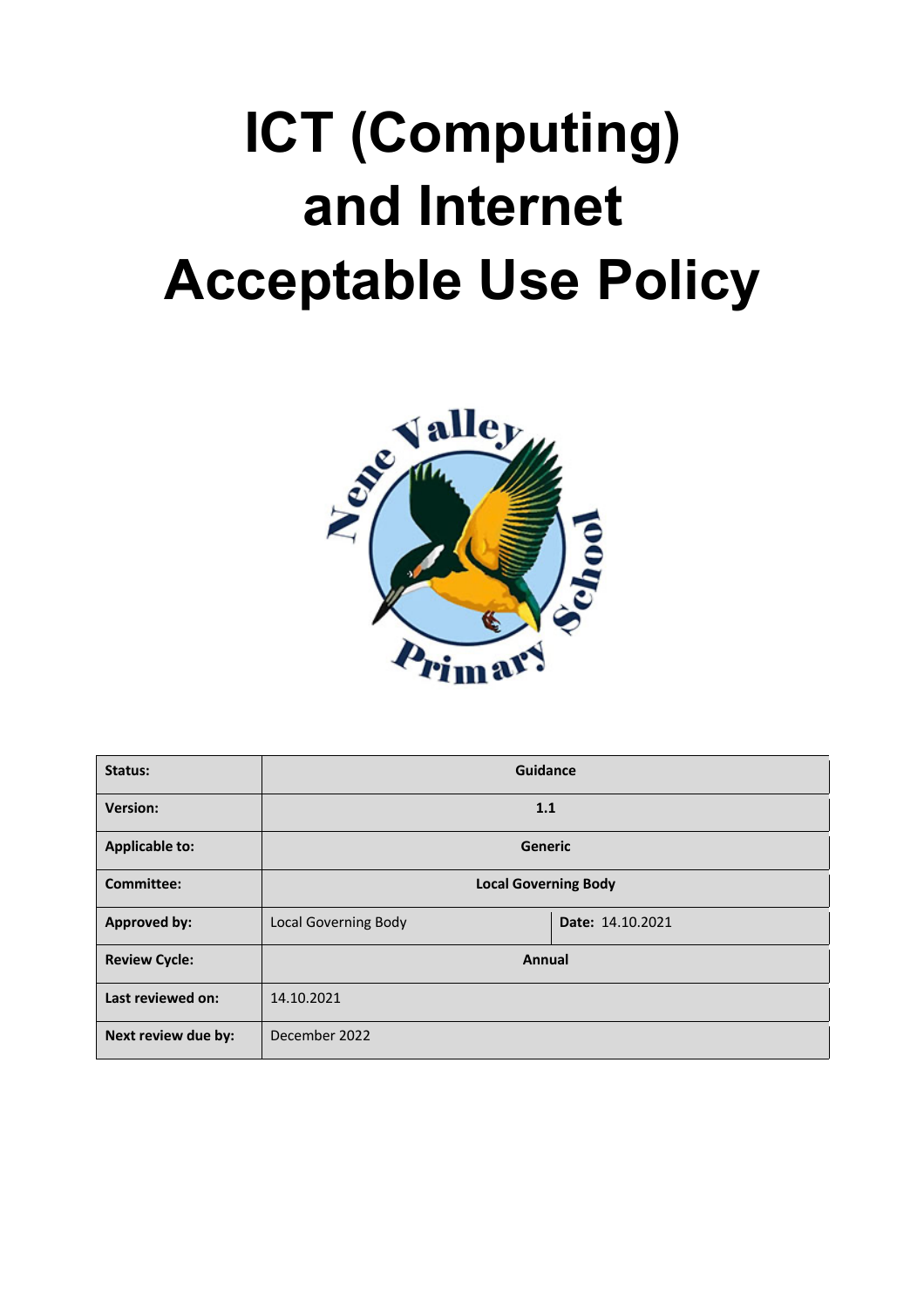# **Contents**

| Appendix 5: Acceptable use agreement for staff, Trustees, governors, volunteers and visitors  15 |  |
|--------------------------------------------------------------------------------------------------|--|

# **1. Introduction and aims**

ICT is an integral part of the way our school works, and is a critical resource for pupils, staff, governors, volunteers and visitors. It supports teaching and learning, pastoral and administrative functions of the school.

However, the ICT resources and facilities our school uses also pose risks to data protection, online safety and safeguarding.

This policy aims to:

- Set guidelines and rules on the use of school ICT resources for staff, pupils, parents and governors
- Establish clear expectations for the way all members of the school community engage with each other online
- Support the school's policy on data protection, online safety and safeguarding
- Prevent disruption to the school through the misuse, or attempted misuse, of ICT systems
- Support the school in teaching pupils safe and effective internet and ICT use

This policy covers all users of our school's ICT facilities, including Trustees, governors, staff, pupils, volunteers, contractors and visitors.

Breaches of this policy may be dealt with under our staff code of conduct.

# **2. Relevant legislation and guidance**

This policy refers to, and complies with, the following legislation and guidance:

- > Data Protection Act 2018
- > The General Data Protection Regulation
- Computer Misuse Act 1990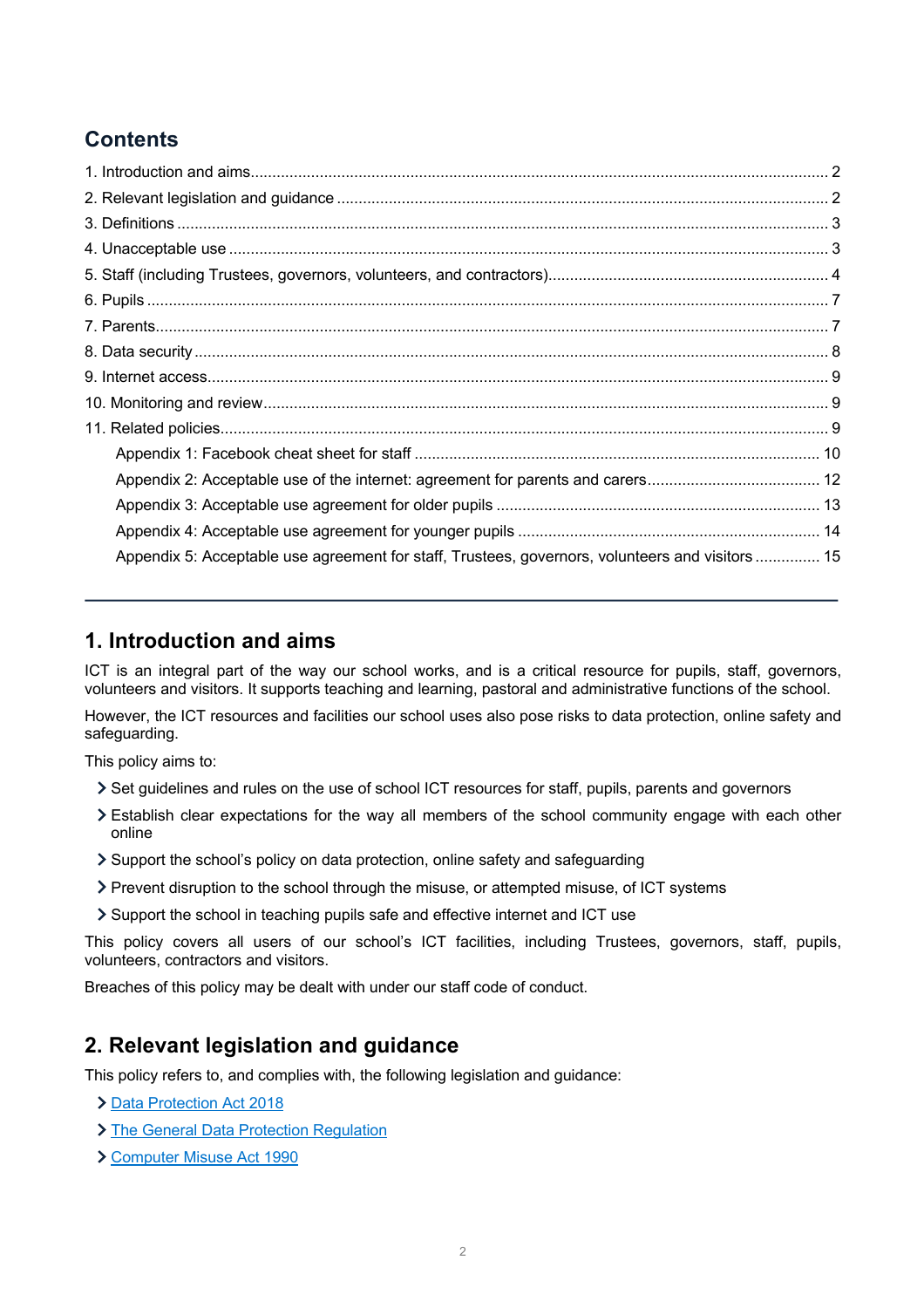Human Rights Act 1998

- The Telecommunications (Lawful Business Practice) (Interception of Communications) Regulations 2000
- Education Act 2011
- Freedom of Information Act 2000
- > The Education and Inspections Act 2006
- **X** Keeping Children Safe in Education 2021
- > Searching, screening and confiscation: advice for schools

# **3. Definitions**

- **"ICT facilities":** includes all facilities, systems and services including but not limited to network infrastructure, desktop computers, laptops, tablets, phones, music players or hardware, software, websites, web applications or services, and any device system or service which may become available in the future which is provided as part of the ICT service
- **"Users":** anyone authorised by the school to use the ICT facilities, including Trustees, governors, staff, pupils, volunteers, contractors and visitors
- **"Personal use":** any use or activity not directly related to the users' employment, study or purpose
- **"Authorised personnel":** employees authorised by the school to perform systems administration and/or monitoring of the ICT facilities
- **"Materials":** files and data created using the ICT facilities including but not limited to documents, photos, audio, video, printed output, web pages, social networking sites, and blogs

# **4. Unacceptable use**

The following is considered unacceptable use of the school's ICT facilities by any member of the school community. Any breach of this policy may result in disciplinary or behaviour proceedings (see section 4.2 below).

Unacceptable use of the school's ICT facilities includes:

- Using the school's ICT facilities to breach intellectual property rights or copyright
- Using the school's ICT facilities to bully or harass someone else, or to promote unlawful discrimination
- > Breaching the school's policies or procedures
- Any illegal conduct, or statements which are deemed to be advocating illegal activity
- Accessing, creating, storing, linking to or sending material that is pornographic, offensive, obscene or otherwise inappropriate
- Activity which defames or disparages the school, or risks bringing the school into disrepute
- Sharing confidential information about the school, its pupils, or other members of the school community
- Connecting any device to the school's ICT network without approval from authorised personnel
- Setting up any software, applications or web services on the school's network without approval by authorised personnel, or creating or using any program, tool or item of software designed to interfere with the functioning of the ICT facilities, accounts or data
- Gaining, or attempting to gain, access to restricted areas of the network, or to any password-protected information, without approval from authorised personnel
- Allowing, encouraging, or enabling others to gain (or attempt to gain) unauthorised access to the school's ICT facilities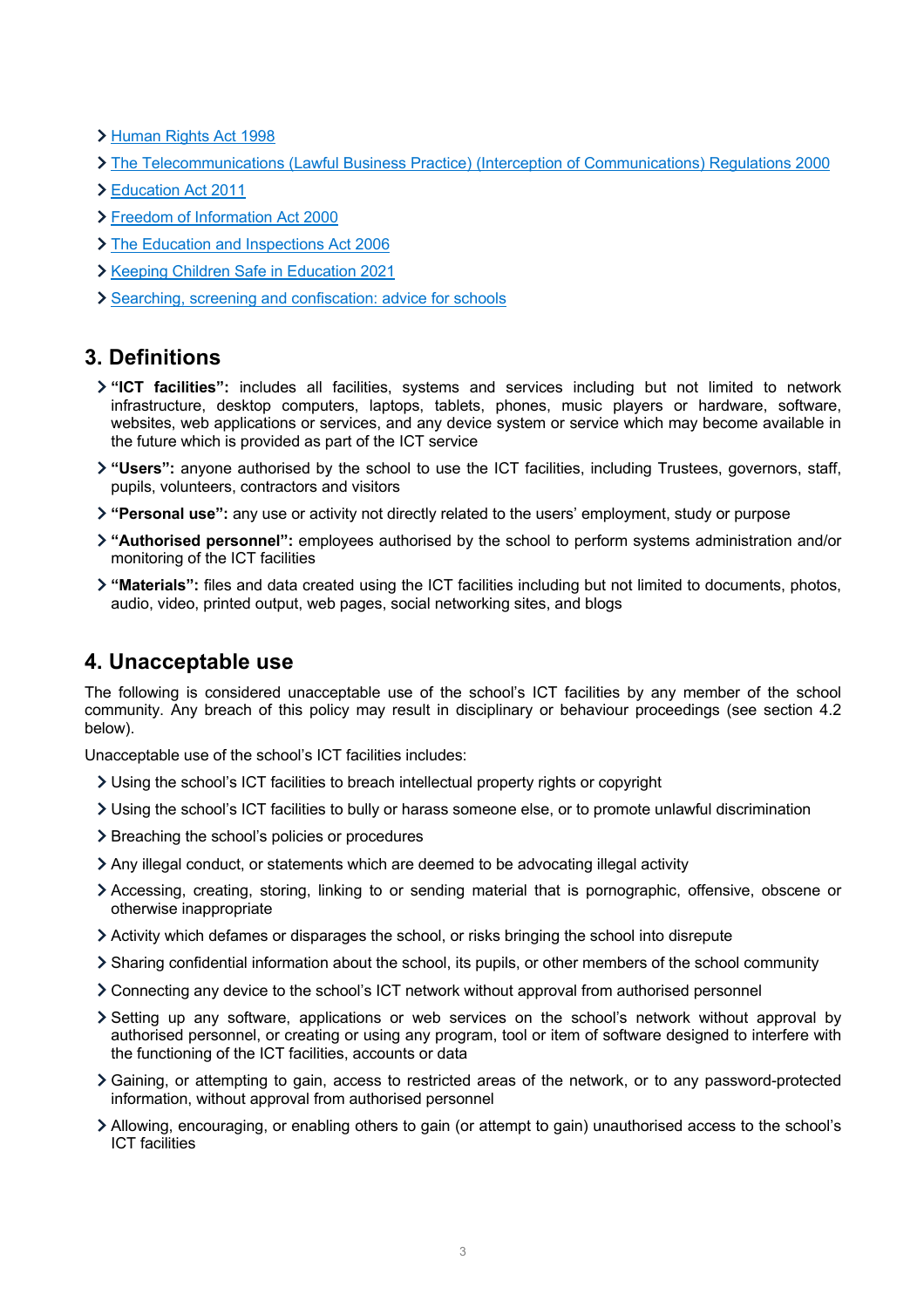- Causing intentional damage to ICT facilities
- Removing, deleting or disposing of ICT equipment, systems, programs or information without permission by authorised personnel
- Causing a data breach by accessing, modifying, or sharing data (including personal data) to which a user is not supposed to have access, or without authorisation
- Using inappropriate or offensive language
- Promoting a private business, unless that business is directly related to the school
- Using websites or mechanisms to bypass the school's filtering mechanisms

This is not an exhaustive list. The school reserves the right to amend this list at any time. The headteacher or ICT (Computing) leader will use professional judgement to determine whether any act or behaviour not on the list above is considered unacceptable use of the school's ICT facilities.

### **4.1 Exceptions from unacceptable use**

Where the use of school ICT facilities is required for a purpose that would otherwise be considered an unacceptable use, exemptions to the policy may be granted at the headteacher's discretion.

All requests must be made to the headteacher or the most senior leader in their absence, and verified by a second member of staff.

## **4.2 Sanctions**

Pupils and staff who engage in any of the unacceptable activity listed above may face disciplinary action in line with the school's policies on behaviour and staff code of conduct.

Any users identified as a security risk will be denied access to the network. Any behaviour from staff members that is in breach of this policy may result in action under disciplinary procedure or in some cases, summary dismissal. Pupils may need reminding of school use during Internet use and any repeated incidents of inappropriate behaviour will be dealt with in line with the Behaviour and Discipline Policy.

Behaviour and Discipline Policy

https://www.nenevalleyprimary.net/attachments/download.asp?file=472&type=pdf

Code of Conduct (Safer Care) for Adults in School

https://www.nenevalleyprimary.net/attachments/download.asp?file=378&type=pdf

# **5. Staff (including Trustees, governors, volunteers, and contractors)**

## **5.1 Access to school ICT facilities and materials**

The school's ICT (Computing) Leader liaises with the school's ICT Support provider, to manage access to the school's ICT facilities and materials for school staff. That includes, but is not limited to:

- Computers, tablets and other devices
- Access permissions for certain programmes or files

Staff will be provided with unique log-in/account information and passwords that they must use when accessing the school's ICT facilities.

Staff who have access to files they are not authorised to view or edit, or who need their access permissions updated or changed, should contact the ICT (Computing) Leader or the ICT Support Provider.

#### **5.1.1 Use of phones and email**

The school provides each member of staff with an email address.

This email account should be used for work purposes only.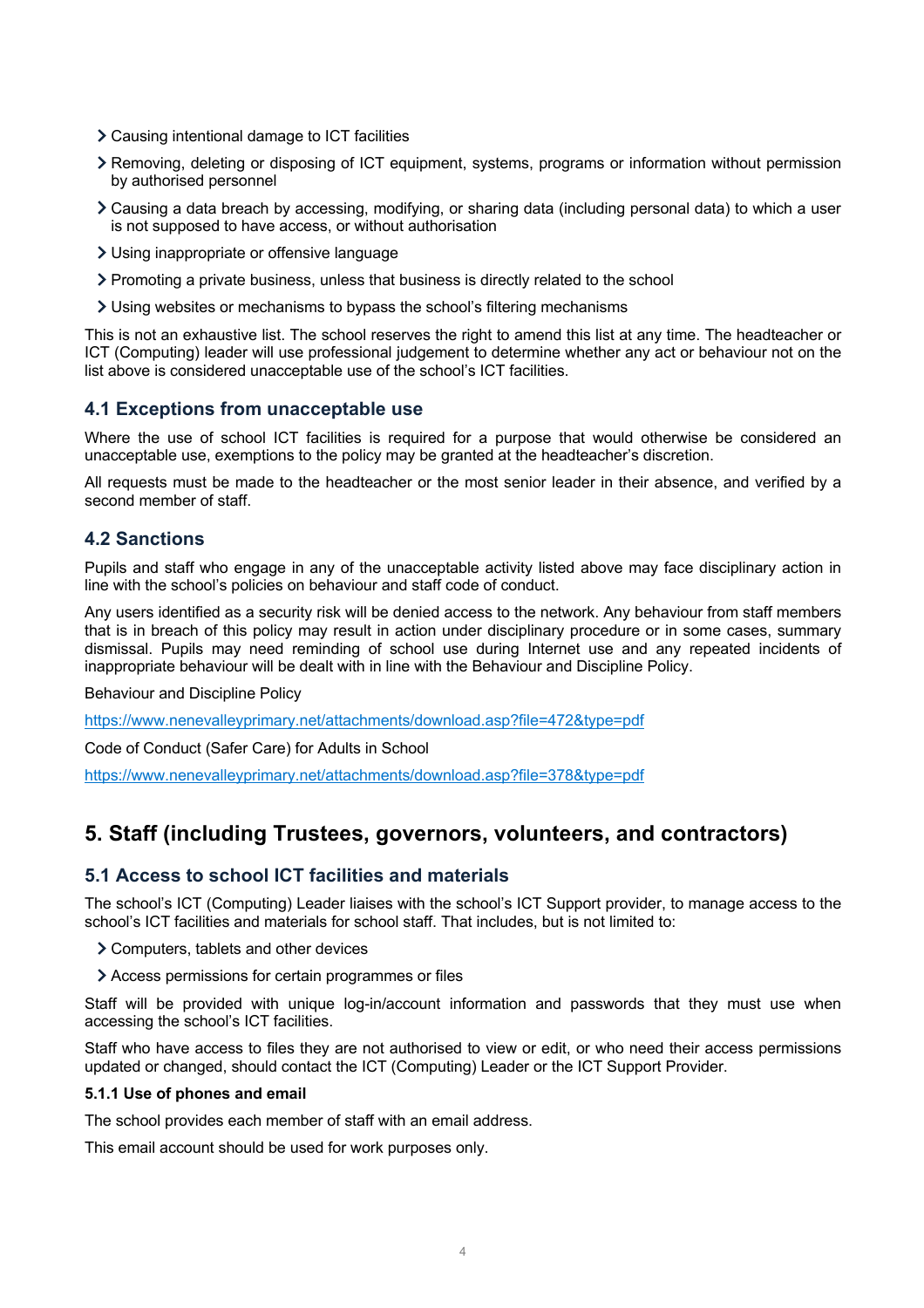All work-related business should be conducted using the email address the school has provided.

Staff must not share their personal email addresses with parents and pupils, and must not send any workrelated materials using their personal email account.

Staff must take care with the content of all email messages, as incorrect or improper statements can give rise to claims for discrimination, harassment, defamation, breach of confidentiality or breach of contract.

Email messages are required to be disclosed in legal proceedings or in response to requests from individuals under the Data Protection Act 2018 in the same way as paper documents. Deletion from a user's inbox does not mean that an email cannot be recovered for the purposes of disclosure. All email messages should be treated as potentially retrievable.

Staff must take extra care when sending sensitive or confidential information by email. Any attachments containing sensitive or confidential information should be encrypted so that the information is only accessible by the intended recipient.

If staff receive an email in error, the sender should be informed and the email deleted. If the email contains sensitive or confidential information, the user must not make use of that information or disclose that information.

If staff send an email in error which contains the personal information of another person, they must inform the ICT Support Provider immediately and follow our data breach procedure. Details can be found at https://www.nenevalleyprimary.net/page/?title=General+Data+Protection+Regulations&pid=53

Staff must not give their personal phone numbers to parents or pupils. Staff must use phones provided by the school to conduct all work-related business.

School phones must not be used for personal matters.

Staff who are provided with mobile phones as equipment for their role must abide by the same rules for ICT acceptable use as set out in section 4.

#### **5.2 Personal use**

Staff are permitted to occasionally use school ICT facilities for personal use subject to certain conditions set out below. Personal use of ICT facilities must not be overused or abused. The ICT (Computing) Leader may withdraw permission for it at any time or restrict access at their discretion.

Personal use is permitted provided that such use:

- Does not take place during contact time/teaching hours/non-break time.
- Does not constitute 'unacceptable use', as defined in section 4
- > Takes place when no pupils are present
- Does not interfere with their jobs, or prevent other staff or pupils from using the facilities for work or educational purposes

Staff may not use the school's ICT facilities to store personal non-work-related information or materials (such as music, videos, or photos).

Staff should be aware that use of the school's ICT facilities for personal use may put personal communications within the scope of the school's ICT monitoring activities (see section 5.5). Where breaches of this policy are found, disciplinary action may be taken.

Staff are not permitted to use their personal devices (such as mobile phones or tablets) where children are present in and around the school setting.

Adults should only be using equipment provided or authorised by the school to make/take images. See Code of Conduct for further information regarding the taking and use of images in school.

Staff should be aware that personal use of ICT (even when not using school ICT facilities) can impact on their employment by, for instance putting personal details in the public domain, where pupils and parents could see them.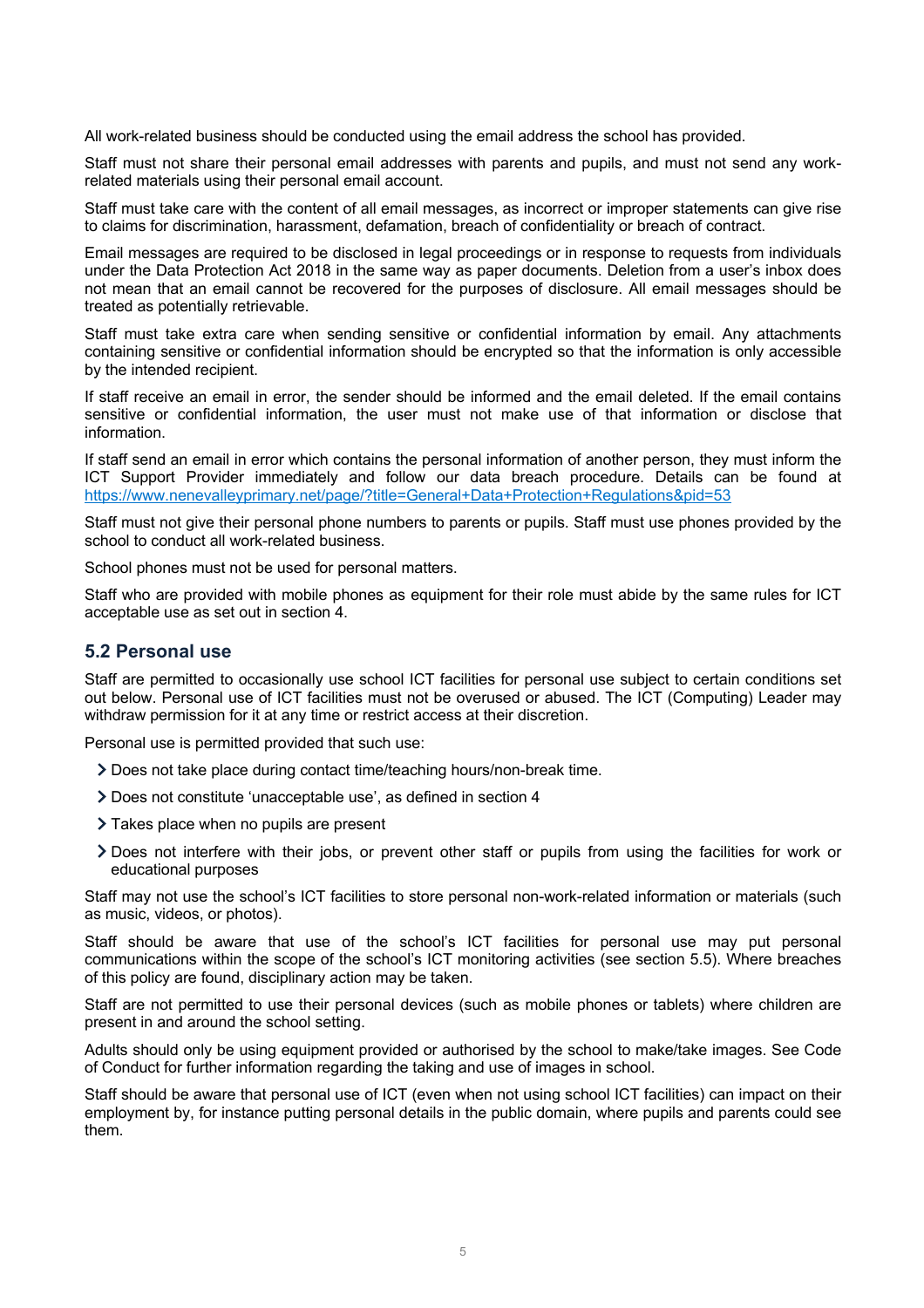Staff should take care to follow the school's guidelines on social media (see appendix 1) and use of email (see section 5.1.1) to protect themselves online and avoid compromising their professional integrity.

#### **5.2.1 Personal social media accounts**

Members of staff should ensure that their use of social media, either for work or personal purposes, is appropriate at all times.

The school has guidelines for staff on appropriate security settings for Facebook accounts (see appendix 1).

### **5.3 Remote access**

We allow staff to access the school's ICT facilities and materials remotely and via Office365 (Teams).

- Remote access is managed by the school's ICT support provider. This is provided via a VPN connection and provides access to the fileshares on the school server.
- Access protocols are determined by the school's ICT support provider.

Staff accessing the school's ICT facilities and materials remotely or via Office365 must abide by the same rules as those accessing the facilities and materials on-site. Staff must be particularly vigilant if they use the school's ICT facilities outside the school and take such precautions as the school's ICT support provider may require from time to time against importing viruses or compromising system security.

Our ICT facilities contain information which is confidential and/or subject to data protection legislation. Such information must be treated with extreme care and in accordance with our data protection policy.

https://www.own-trust.education/attachments/download.asp?file=885&type=pdf

### **5.4 School social media accounts**

The school has an official Twitter page, along with individual class pages managed and accessed by class teachers or relevant staff (e.g. deputy headteacher, office). Staff members who have not been authorised to manage, or post to, the account, must not access, or attempt to access the account.

The school has guidelines for what can and cannot be posted on its social media accounts. Those who are authorised to manage the account must ensure they abide by these guidelines at all times.

#### **5.5 Monitoring of school network and use of ICT facilities**

The school reserves the right to monitor the use of its ICT facilities and network. This includes, but is not limited to, monitoring of:

- > Internet sites visited
- > Bandwidth usage
- > Email accounts
- > Telephone calls
- User activity/access logs
- Any other electronic communications

Only authorised ICT staff may inspect, monitor, intercept, assess, record and disclose the above, to the extent permitted by law.

The school monitors ICT use in order to:

- Obtain information related to school business
- Investigate compliance with school policies, procedures and standards
- Ensure effective school and ICT operation
- Conduct training or quality control exercises
- > Prevent or detect crime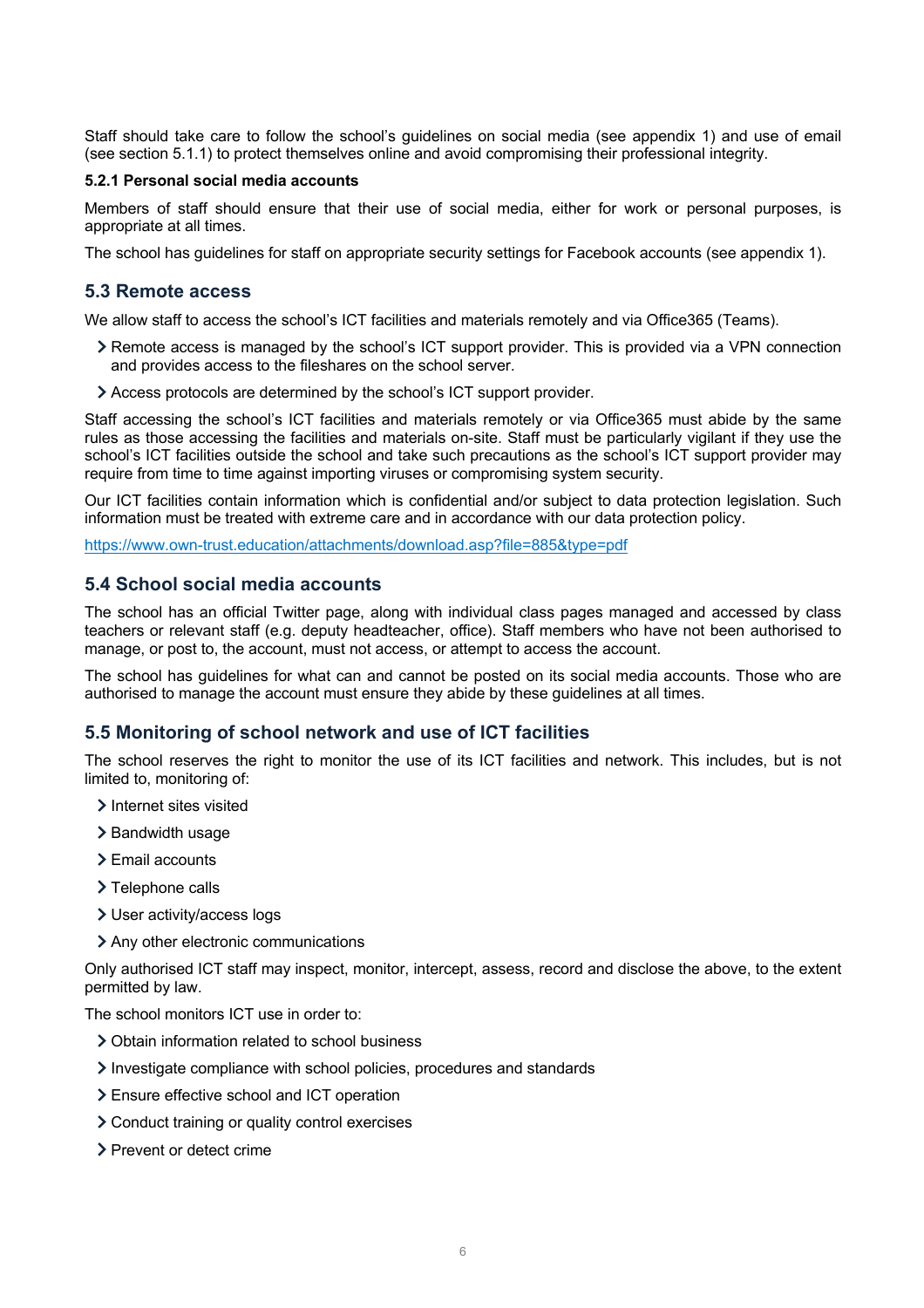Comply with a subject access request, Freedom of Information Act request, or any other legal obligation

## **6. Pupils**

## **6.1 Access to ICT facilities**

Computers and other ICT equipment are available to pupils under the supervision of staff.

#### **6.2 Search and deletion**

Under the Education Act 2011, and in line with the Department for Education's guidance on searching, screening and confiscation, the school has the right to search pupils' phones, computers or other devices for pornographic images or any other data or items banned under school rules or legislation.

The school can, and will, delete files and data found on searched devices, subject to safeguarding requirements, if we believe the data or file has been, or could be, used to disrupt teaching or break the school's rules.

#### **6.3 Unacceptable use of ICT and the internet outside of school**

The school will sanction pupils, in line with the Behaviour and Discipline Policy, if a pupil engages in any of the following **at any time** (even if they are not on school premises):

- Using ICT or the internet to breach intellectual property rights or copyright
- Using ICT or the internet to bully or harass someone else, or to promote unlawful discrimination
- > Breaching the school's policies or procedures
- Any illegal conduct, or statements which are deemed to be advocating illegal activity
- Accessing, creating, storing, linking to or sending material that is pornographic, offensive, obscene or otherwise inappropriate
- Activity which defames or disparages the school, or risks bringing the school into disrepute
- Sharing confidential information about the school, other pupils, or other members of the school community
- Gaining or attempting to gain access to restricted areas of the network, or to any password protected information, without approval from authorised personnel
- Allowing, encouraging, or enabling others to gain (or attempt to gain) unauthorised access to the school's ICT facilities
- Causing intentional damage to ICT facilities or materials
- Causing a data breach by accessing, modifying, or sharing data (including personal data) to which a user is not supposed to have access, or without authorisation
- Using inappropriate or offensive language

# **7. Parents**

## **7.1 Access to ICT facilities and materials**

Parents do not have access to the school's ICT facilities as a matter of course.

However, parents working for, or with, the school in an official capacity (for instance, as a volunteer or as a member of the Friends of Nene Valley) may be granted an appropriate level of access, or be permitted to use the school's facilities at the headteacher's discretion.

Where parents are granted access in this way, they must abide by this policy as it applies to staff.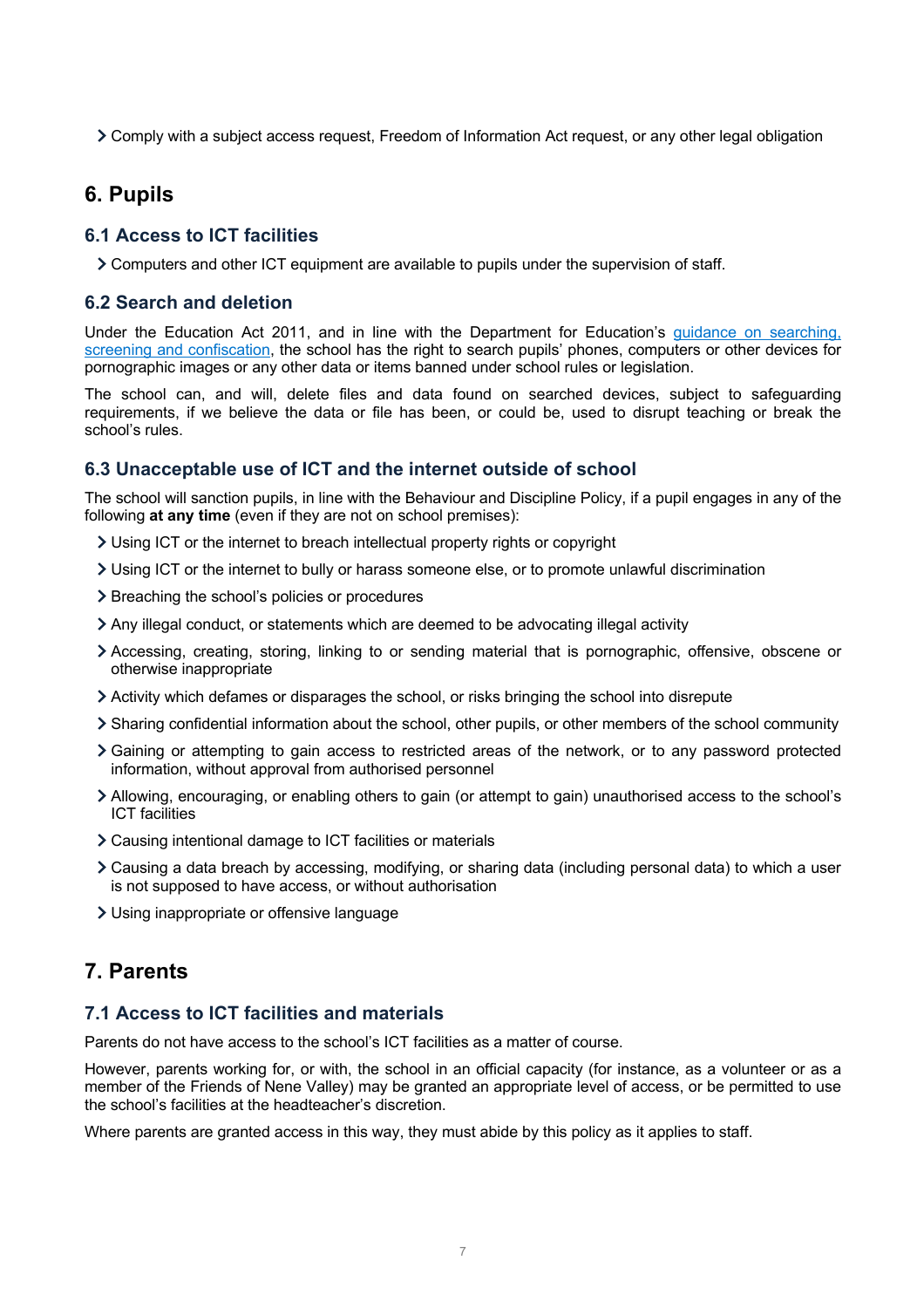## **7.2 Communicating with or about the school online**

We believe it is important to model for pupils, and help them learn, how to communicate respectfully with, and about, others online.

Parents play a vital role in helping model this behaviour for their children, especially when communicating with the school through our website and social media channels.

We may ask parents to sign the agreement in Appendix 2 if it is deemed to become necessary.

# **8. Data security**

The school takes steps to protect the security of its computing resources, data and user accounts. However, the school cannot guarantee security. Staff, pupils, parents and others who use the school's ICT facilities should use safe computing practices at all times.

### **8.1 Passwords**

All users of the school's ICT facilities should set strong passwords for their accounts and keep these passwords secure.

Users are responsible for the security of their passwords and accounts, and for setting permissions for accounts and files they control.

Members of staff or pupils who disclose account or password information may face disciplinary action. Parents or volunteers who disclose account or password information may have their access rights revoked.

#### **8.2 Software updates, firewalls, and anti-virus software**

All of the school's ICT devices that support software updates, security updates, and anti-virus products will be configured to perform such updates regularly or automatically.

Users must not circumvent or make any attempt to circumvent the administrative, physical and technical safeguards we implement and maintain to protect personal data and the school's ICT facilities.

Any personal devices using the school's network must all be configured in this way.

## **8.3 Data protection**

All personal data must be processed and stored in line with data protection regulations and the Trust's Data Protection Policy.

https://www.own-trust.education/attachments/download.asp?file=885&type=pdf

### **8.4 Access to facilities and materials**

All users of the school's ICT facilities will have clearly defined access rights to school systems, files and devices.

These access rights are managed by the ICT (Computing) Leader and the school's ICT support provider.

Users should not access, or attempt to access, systems, files or devices to which they have not been granted access. If access is provided in error, or if something a user should not have access to is shared with them, they should alert the ICT (Computing) Leader or ICT support provider immediately.

Users should always log out of systems and lock their equipment when they are not in use to avoid any unauthorised access. Equipment and systems should always be logged out of and closed down completely at the end of each working day.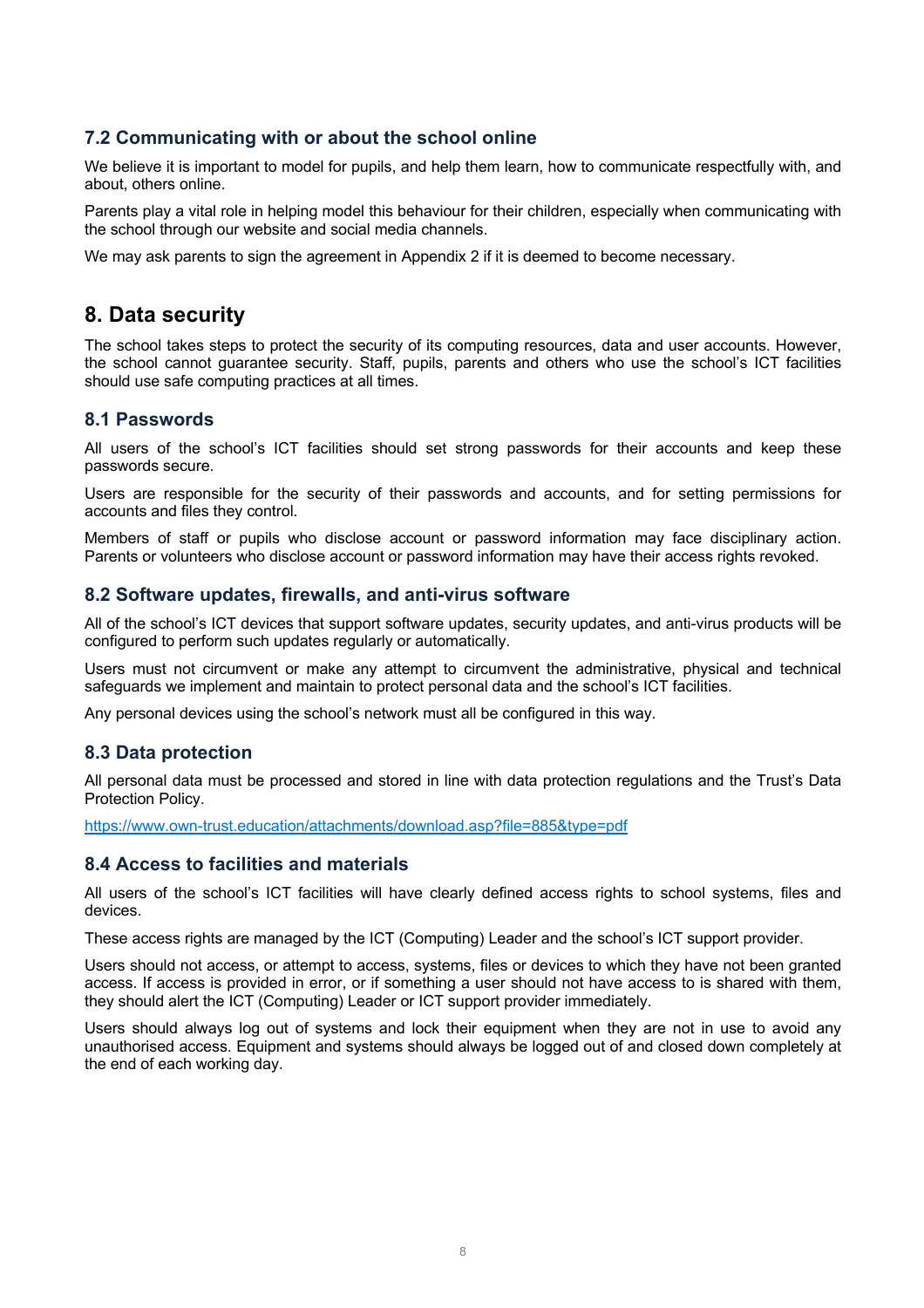## **8.5 Encryption**

The school ensures that its devices and systems have an appropriate level of encryption.

School staff may only use personal devices (including computers and USB drives) to access school data, work remotely, or take personal data (such as pupil information) out of school if they have been specifically authorised to do so by the headteacher.

Use of such personal devices will only be authorised if the devices have appropriate levels of security and encryption, as defined by the ICT (Computing) Leader.

## **9. Internet access**

The school wireless internet connection is secured.

- The filtering system is provided by the school's broadband E-safety Filtering and Security.
- The ICT Support Provider has access to all reporting.

## **9.1 Pupils**

Wi-Fi is available to pupils through a wireless accessed through our filtering system. Pupils are not able to request access

### **9.2 Parents and visitors**

Parents and visitors to the school will not be permitted to use the school's Wi-Fi unless specific authorisation is granted by the headteacher.

The headteacher will only grant authorisation if:

- Parents are working with the school in an official capacity (e.g. as a volunteer or as a member of the PTA)
- Visitors need to access the school's Wi-Fi in order to fulfil the purpose of their visit (for instance, to access materials stored on personal devices as part of a presentation or lesson plan)

Staff must not give the Wi-Fi password to anyone who is not authorised to have it. Doing so could result in disciplinary action.

# **10. Monitoring and review**

The headteacher, ICT (Computing) lead and ICT support provider will monitor the implementation of this policy, including ensuring that it is updated to reflect the needs and circumstances of the school.

This policy will be reviewed annually.

The Local Governing Body is responsible for approving this policy.

# **11. Related policies**

This policy should be read alongside the school's or Trust's policies on:

- Code of Conduct (Safer Care)
- Safeguarding and Child Protection
- **Behaviour and Discipline**
- Data protection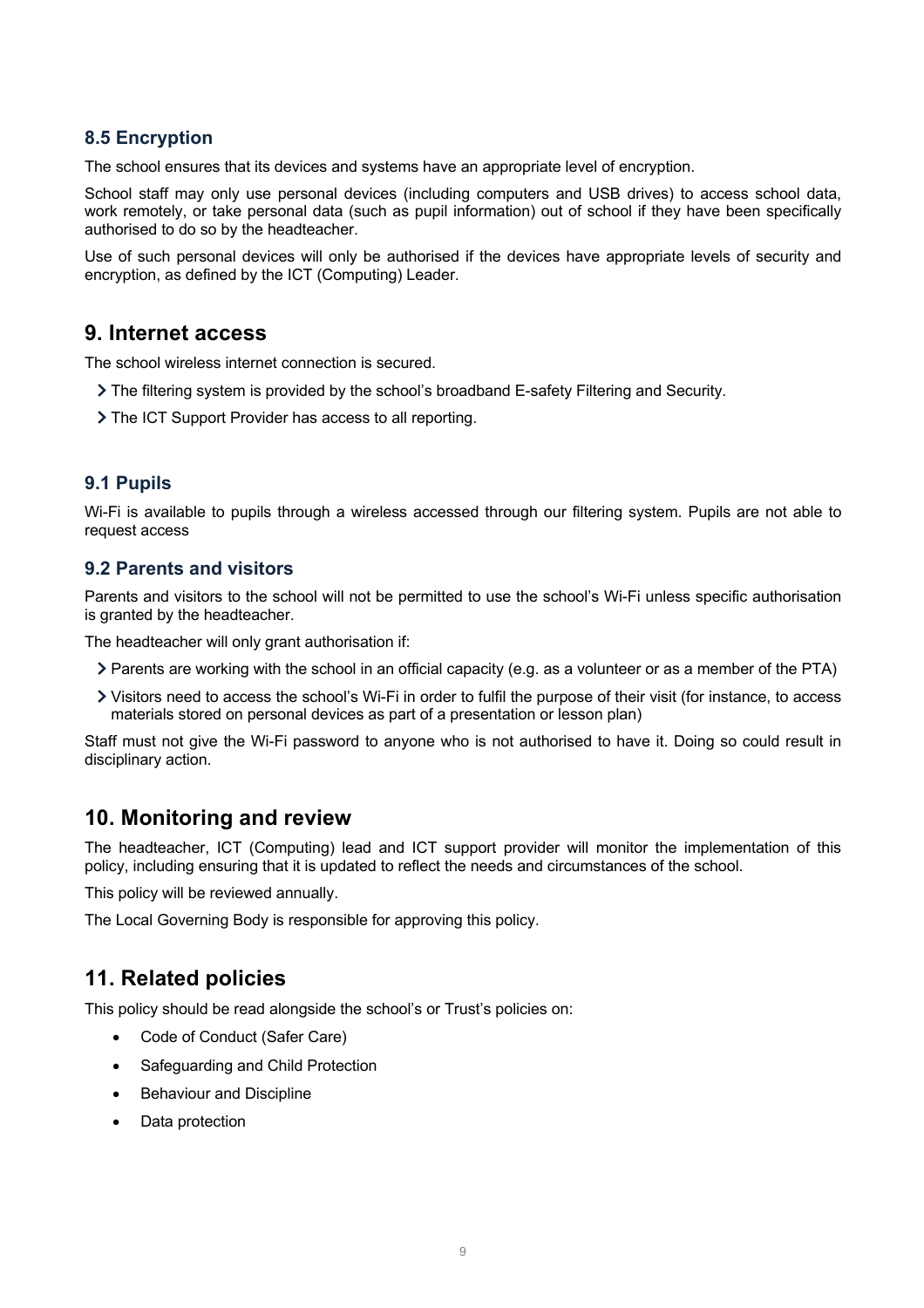## **Don't accept friend requests from pupils on social media**

## **10 rules for school staff on Facebook**

- 1. Change your display name use your first and middle name, use a maiden name, or put your surname backwards instead
- 2. Change your profile picture to something unidentifiable, or if not, ensure that the image is professional
- 3. Check your privacy settings regularly
- 4. Be careful about tagging other staff members in images or posts
- 5. Don't share anything publicly that you wouldn't be just as happy showing your pupils
- 6. Don't use social media sites during school hours
- 7. Don't make comments about your job, your colleagues, our school or your pupils online once it's out there, it's out there
- 8. Don't associate yourself with the school on your profile (e.g. by setting it as your workplace, or by 'checking in' at a school event)
- 9. Don't link your work email address to your social media accounts. Anyone who has this address (or your personal email address/mobile number) is able to find you using this information
- 10. Consider uninstalling the Facebook app from your phone. The app recognises Wi-Fi connections and makes friend suggestions based on who else uses the same Wi-Fi connection (such as parents or pupils)

## **Check your privacy settings**

- Change the visibility of your posts and photos to **'Friends only'**, rather than 'Friends of friends'. Otherwise, pupils and their families may still be able to read your posts, see things you've shared and look at your pictures if they're friends with anybody on your contacts list
- Don't forget to check your **old posts and photos** go to bit.ly/2MdQXMN to find out how to limit the visibility of previous posts
- The public may still be able to see posts you've **'liked'**, even if your profile settings are private, because this depends on the privacy settings of the original poster
- **Google your name** to see what information about you is visible to the public
- Prevent search engines from indexing your profile so that people can't **search for you by name** go to bit.ly/2zMdVht to find out how to do this
- Remember that **some information is always public**; your display name, profile picture, cover photo, user ID (in the URL for your profile), country, age range and gender
- (Please note that the links to Facebook bit.ly/ will only work when you are NOT connected via the school WiFi as Facebook in school is restricted.)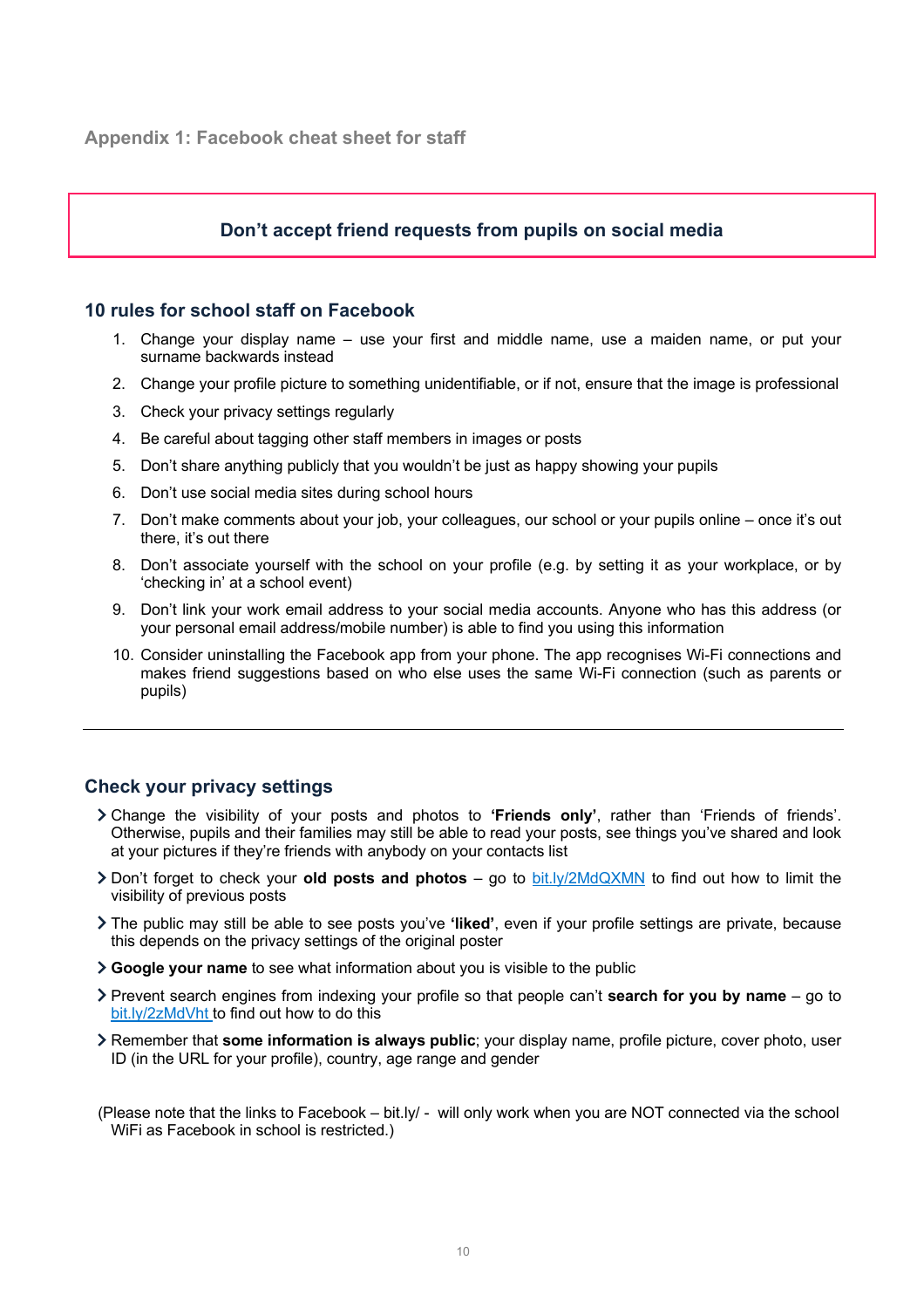## **What do to if…**

#### **A pupil adds you on social media**

- In the first instance, ignore and delete the request. Block the pupil from viewing your profile
- Check your privacy settings again, and consider changing your display name or profile picture
- If the pupil asks you about the friend request in person, tell them that you're not allowed to accept friend requests from pupils and that if they persist, you'll have to notify senior leadership and/or their parents. If the pupil persists, take a screenshot of their request and any accompanying messages
- Notify the senior leadership team or the headteacher about what's happening

#### **A parent adds you on social media**

It is at your discretion whether to respond. Bear in mind that:

- Responding to one parent's friend request or message might set an unwelcome precedent for both you and other teachers at the school
- Pupils may then have indirect access through their parent's account to anything you post, share, comment on or are tagged in
- If you wish to decline the offer or ignore the message, consider drafting a stock response to let the parent know that you're doing so

### **You're being harassed on social media, or somebody is spreading something offensive about you**

- **Do not** retaliate or respond in any way
- Save evidence of any abuse by taking screenshots and recording the time and date it occurred
- Report the material to Facebook or the relevant social network and ask them to remove it
- If the perpetrator is a current pupil or staff member, our mediation and disciplinary procedures are usually sufficient to deal with online incidents
- $\geq$  If the perpetrator is a parent or other external adult, a senior member of staff should invite them to a meeting to address any reasonable concerns or complaints and/or request they remove the offending comments or material
- If the comments are racist, sexist, of a sexual nature or constitute a hate crime, you or a senior leader should consider contacting the police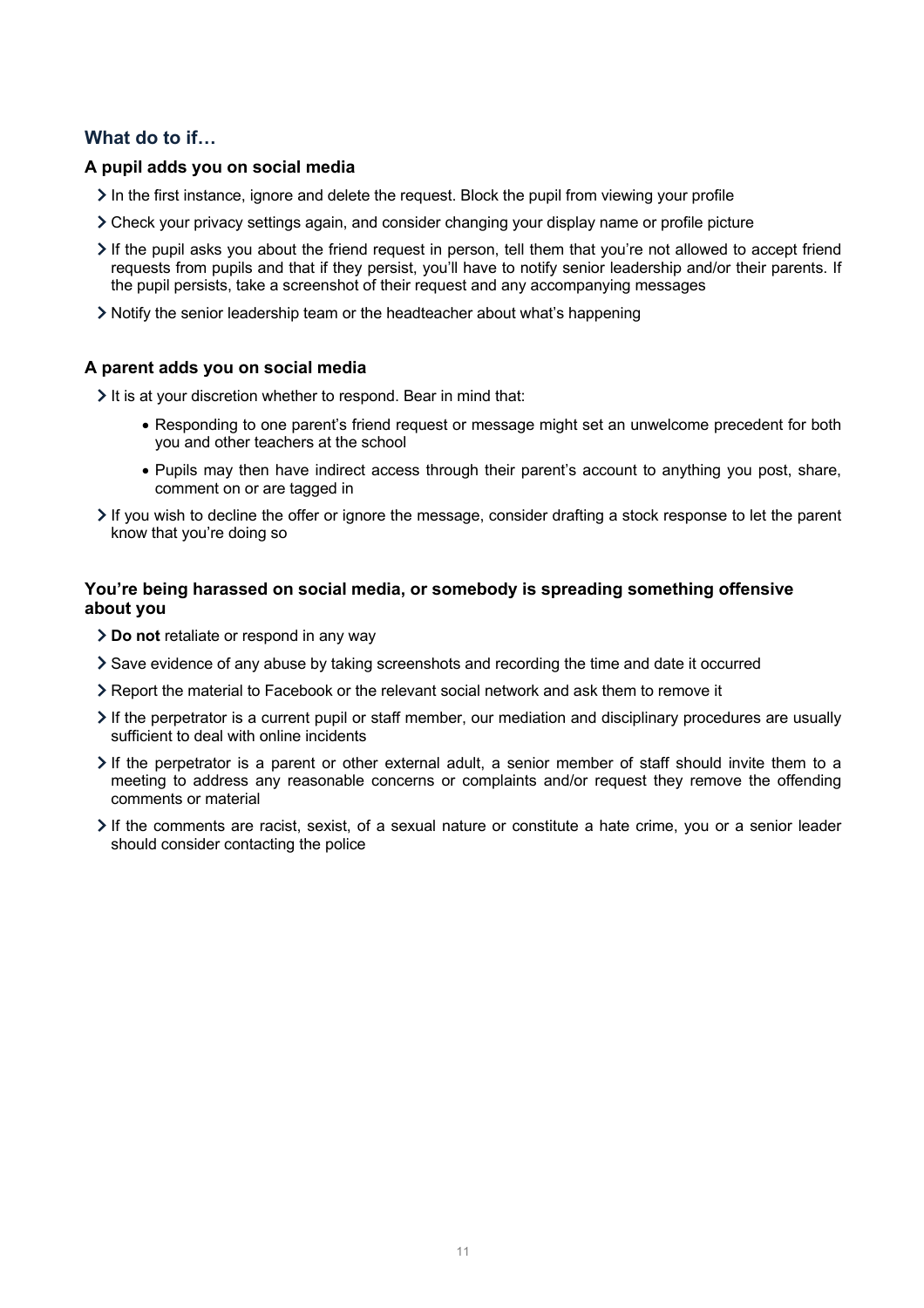## **Appendix 2: Acceptable use of the internet: agreement for parents and carers**

## **Acceptable use of the internet: agreement for parents and carers**

#### **Name of parent/carer:**

#### **Name of child:**

Online channels are an important way for parents/carers to communicate with, or about, our school. The school uses the following channels:

- Our official Twitter pages
- Email for parents (for school announcements and information)
- Friends of Nene Valley (PTA) Facebook page
- Tapestry
- Office365 (TEAMS)

Parents/carers also set up independent channels to help them stay on top of what's happening in their child's class. For example, class/year Facebook groups, email groups, or chats (through apps such as WhatsApp).

When communicating with the school via official communication channels, or using private/independent channels to talk about the school, I will:

- Be respectful towards members of staff, and the school, at all times
- Be respectful of other parents/carers and children
- Direct any complaints or concerns through the school's official channels, so they can be dealt with in line with the school's complaints procedure

I will not:

- Use private groups, the school's Facebook page, or personal social media to complain about or criticise members of staff. This is not constructive and the school can't improve or address issues if they aren't raised in an appropriate way
- Use private groups, the school's Facebook page, or personal social media to complain about, or try to resolve, a behaviour issue involving other pupils. I will contact the school and speak to the appropriate member of staff if I'm aware of a specific behaviour issue or incident
- Upload or share photos or videos on social media of any child other than my own, unless I have the permission of other children's parents/carers

| Signed: | Date: |
|---------|-------|
|         |       |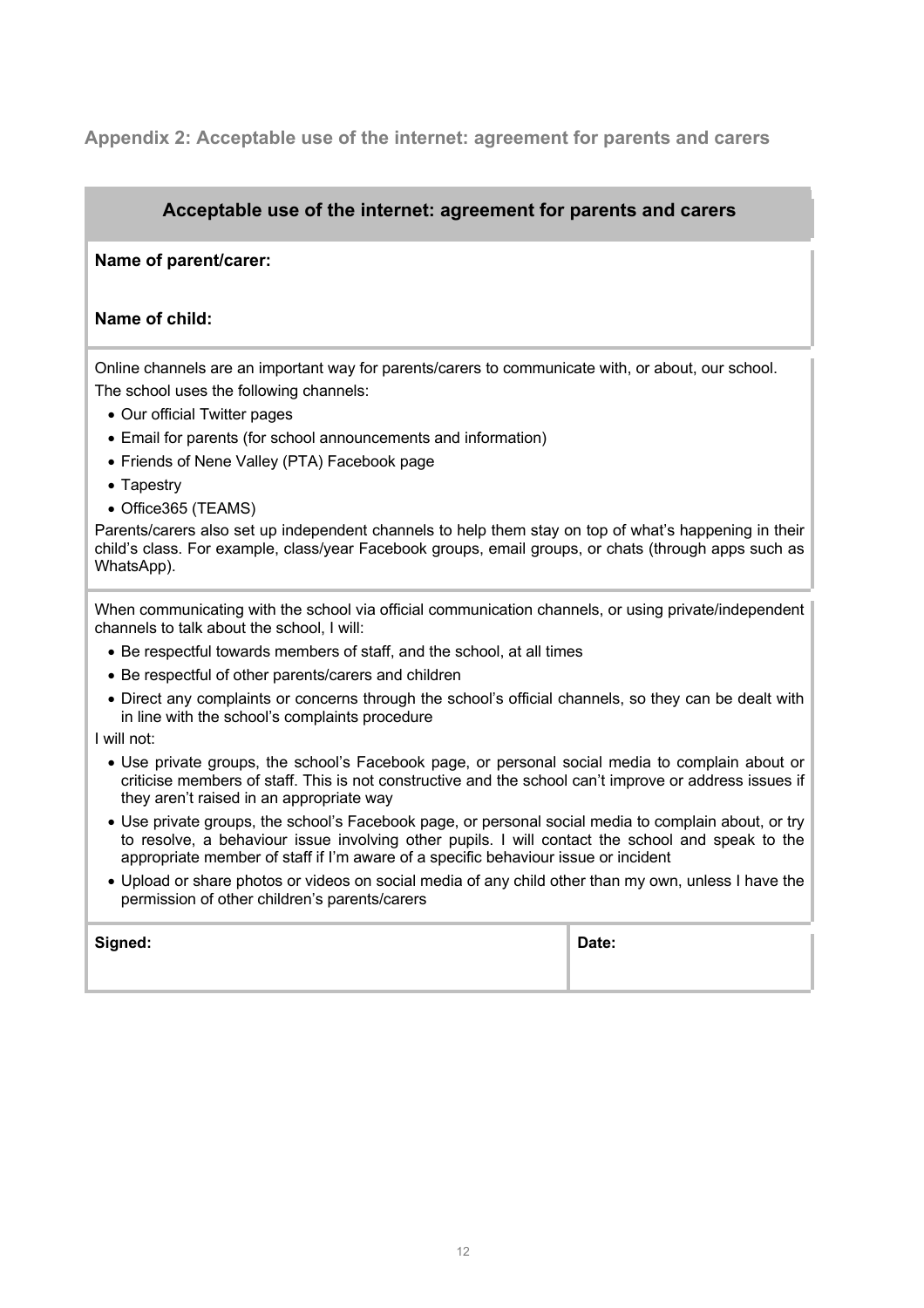## **Appendix 3: Acceptable use agreement for older pupils**

## **Acceptable use of the school's ICT facilities and internet: agreement for pupils and parents/carers**

### **Name of pupil:**

#### **When using the school's ICT facilities and accessing the internet in school, I will not:**

- Use them for a non-educational purpose
- Use them without a teacher being present, or without a teacher's permission
- Use them to break school rules
- Access any inappropriate websites
- Access social networking sites (unless my teacher has expressly allowed this as part of a learning activity)
- Use chat rooms
- Open any attachments in emails, or follow any links in emails, without first checking with a teacher
- Use any inappropriate language when communicating online, including in emails
- Share my password with others or log in to the school's network using someone else's details
- Bully other people

I understand that the school will monitor the websites I visit and my use of the school's ICT facilities and systems.

I will immediately let a teacher or other member of staff know if I find any material which might upset, distress or harm me or others.

I will always use the school's ICT systems and internet responsibly.

I understand that the school can discipline me if I do certain unacceptable things online, even if I'm not in school when I do them.

**Signed (pupil): Date:**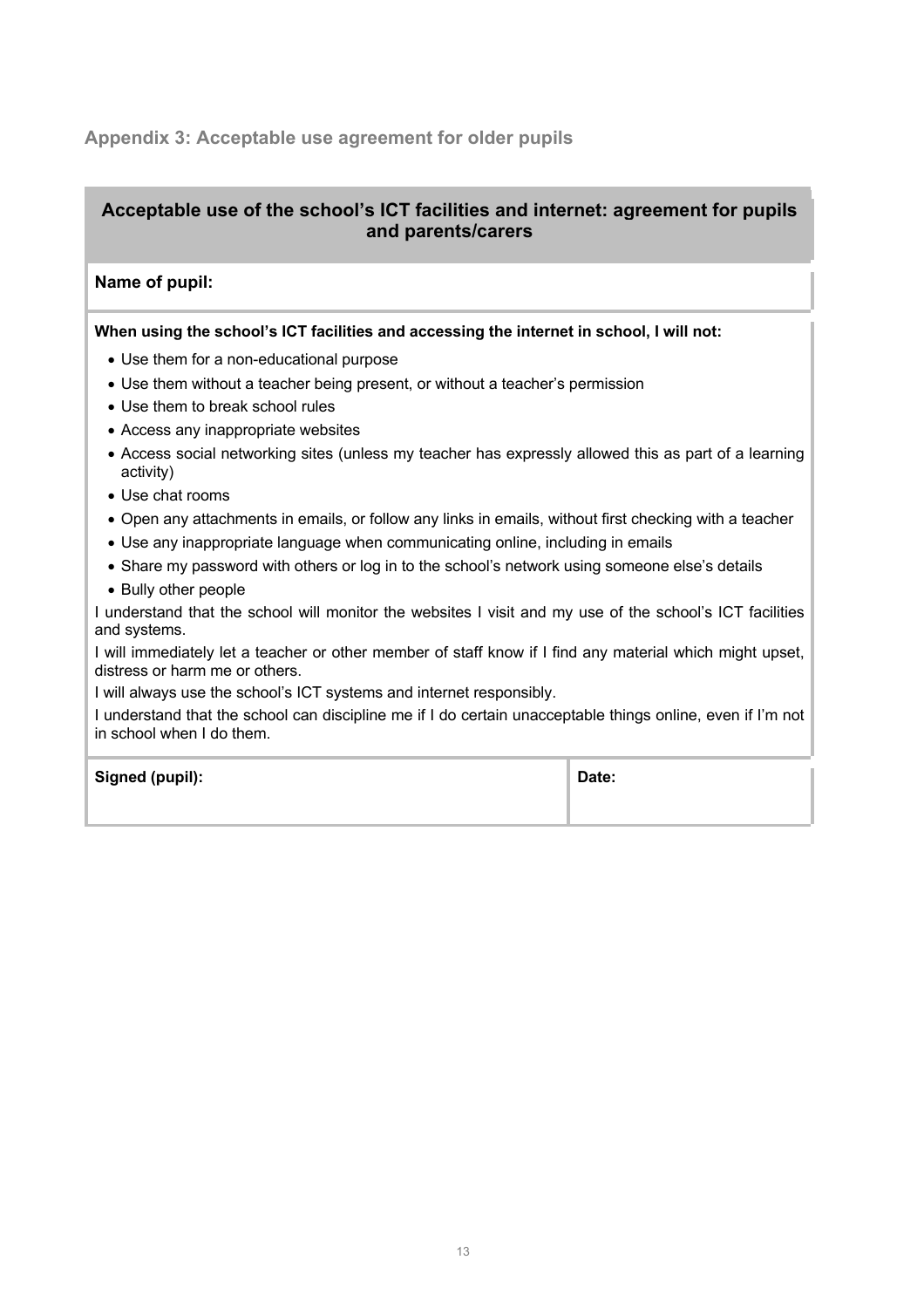## **Appendix 4: Acceptable use agreement for younger pupils**

## **Acceptable use of the school's ICT facilities and internet: agreement for pupils and parents/carers**

## **Name of pupil:**

#### **When I use the school's ICT facilities (like computers and equipment) and get on the internet in school, or access the school's Office 365 (TEAMS) account for remote learning, I will not:**

- Use them without asking a teacher first, or without a teacher in the room with me
- Use them to break school rules
- Go on any inappropriate websites
- Go on Facebook or other social networking sites (unless my teacher said I could as part of a lesson)
- Use chat rooms
- Open any attachments in emails, or click any links in emails, without checking with a teacher first
- Use mean or rude language when talking to other people online or in emails
- Share my password with others or log in using someone else's name or password
- Bully other people

I understand that the school will check the websites I visit and how I use the school's computers and equipment. This is so that they can help keep me safe and make sure I'm following the rules.

I will tell a teacher or a member of staff I know immediately if I find anything on a school computer or online that upsets me, or that I know is mean or wrong.

I will always be responsible when I use the school's ICT systems and internet.

I understand that the school can discipline me if I do certain unacceptable things online, even if I'm not in school when I do them.

**Signed (pupil): Date:**